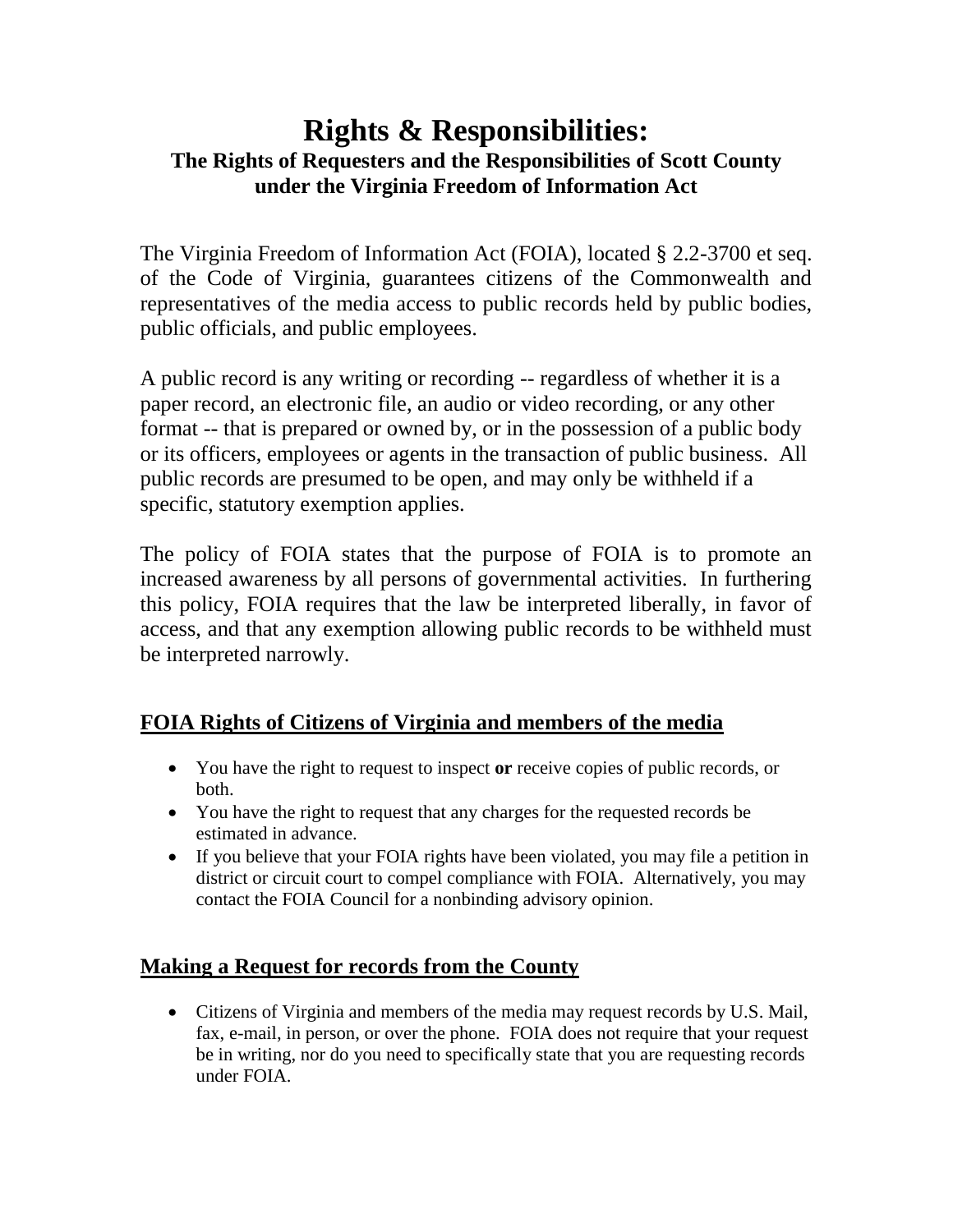- o From a practical perspective, it may be helpful to both you and the person receiving your request to put your request in writing. This allows you to create a record of your request. It also gives us a clear statement of what records you are requesting, so that there is no misunderstanding over a verbal request. However, the County cannot refuse to respond to your FOIA request if you elect not to put it in writing.
- Your request must identify the records you are seeking with "reasonable specificity." This is a common-sense standard. It does not refer to or limit the volume or number of records that you are requesting; instead, it requires that you be specific enough so that we can identify and locate the records that you are seeking.
- Your request must ask for existing records or documents. FOIA gives you a right to inspect or copy **records**; it does not apply to a situation where you are asking general questions about the work of the County, nor does it require the County to create a record that does not exist.
- You may choose to receive electronic records in any format used by the County in the regular course of business.
	- o For example, if you are requesting records maintained in an Excel database, you may elect to receive those records electronically, via e-mail or on a computer disk, or to receive a printed copy of those records
- If we have questions about your request, please cooperate with staff's efforts to clarify the type of records that you are seeking, or to attempt to reach a reasonable agreement about a response to a large request. Making a FOIA request is not an adversarial process, but we may need to discuss your request with you to ensure that we understand what records you are seeking.

**To request records from the County, you may direct your request to our FOIA Officer, Tina Seay. She can be reached at: Tina Seay, Scott County Administrative Office, 190 Beech St STE 201, Gate City, VA 24251, (276) 386-6521 (phone), (276) 386-9198 (fax), tseay@scottcountyva.com. You may also contact her with questions you have concerning requesting records from the County. In addition, the Freedom of Information Advisory Council is available to answer any questions you may have about FOIA. The Council may be contacted by e-mail at foiacouncil@dls.virginia.gov, or by phone at (804) 225-3056 or [toll free] (866) 448- 4100.**

### **The County's Responsibilities in Responding to Your Request**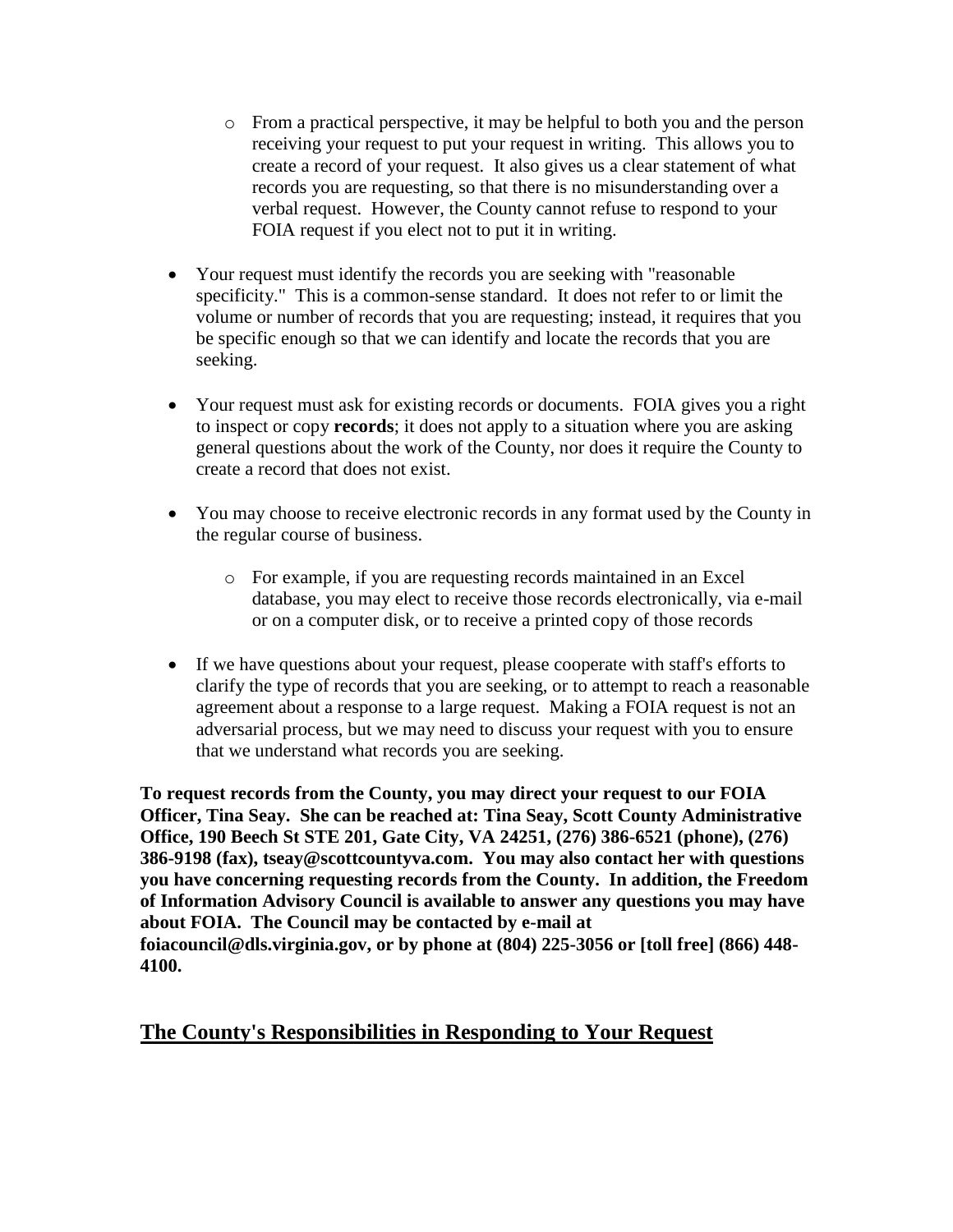- The County must respond to your request within five working days of receiving it. "Day One" is considered the day after your request is received. The five-day period does not include weekends or holidays.
- The reason behind your request for public records from the County is irrelevant, and you do not have to state why you want the records before we respond to your request. FOIA does, however, allow the County to require you to provide your name and legal address.
- FOIA requires that the County make one of the following responses to your request within the five-day time period:
	- 1) We provide you with the records that you have requested in their entirety.
	- 2) We withhold all of the records that you have requested, because all of the records are subject to a specific statutory exemption. If all of the records are being withheld, we must send you a response in writing. That writing must identify the volume and subject matter of the records being withheld, and state the specific section of the Code of Virginia that allows us to withhold the records.
	- 3) We provide some of the records that you have requested, but withhold other records. We cannot withhold an entire record if only a portion of it is subject to an exemption. In that instance, we may redact the portion of the record that may be withheld, and must provide you with the remainder of the record. We must provide you with a written response stating the specific section of the Code of Virginia that allows portions of the requested records to be withheld.
	- 4) We inform you in writing that the requested records cannot be found or do not exist (we do not have the records you want). However, if we know that another public body has the requested records, we must include contact information for the other public body in our response to you.
	- 5) If it is practically impossible for the County to respond to your request within the five-day period, we must state this in writing, explaining the conditions that make the response impossible. This will allow us seven additional working days to respond to your request, giving us a total of 12 working days to respond to your request.
- If you make a request for a very large number of records, and we feel that we cannot provide the records to you within 12 working days without disrupting our other organizational responsibilities, we may petition the court for additional time to respond to your request. However, FOIA requires that we make a reasonable effort to reach an agreement with you concerning the production or the records before we go to court to ask for more time.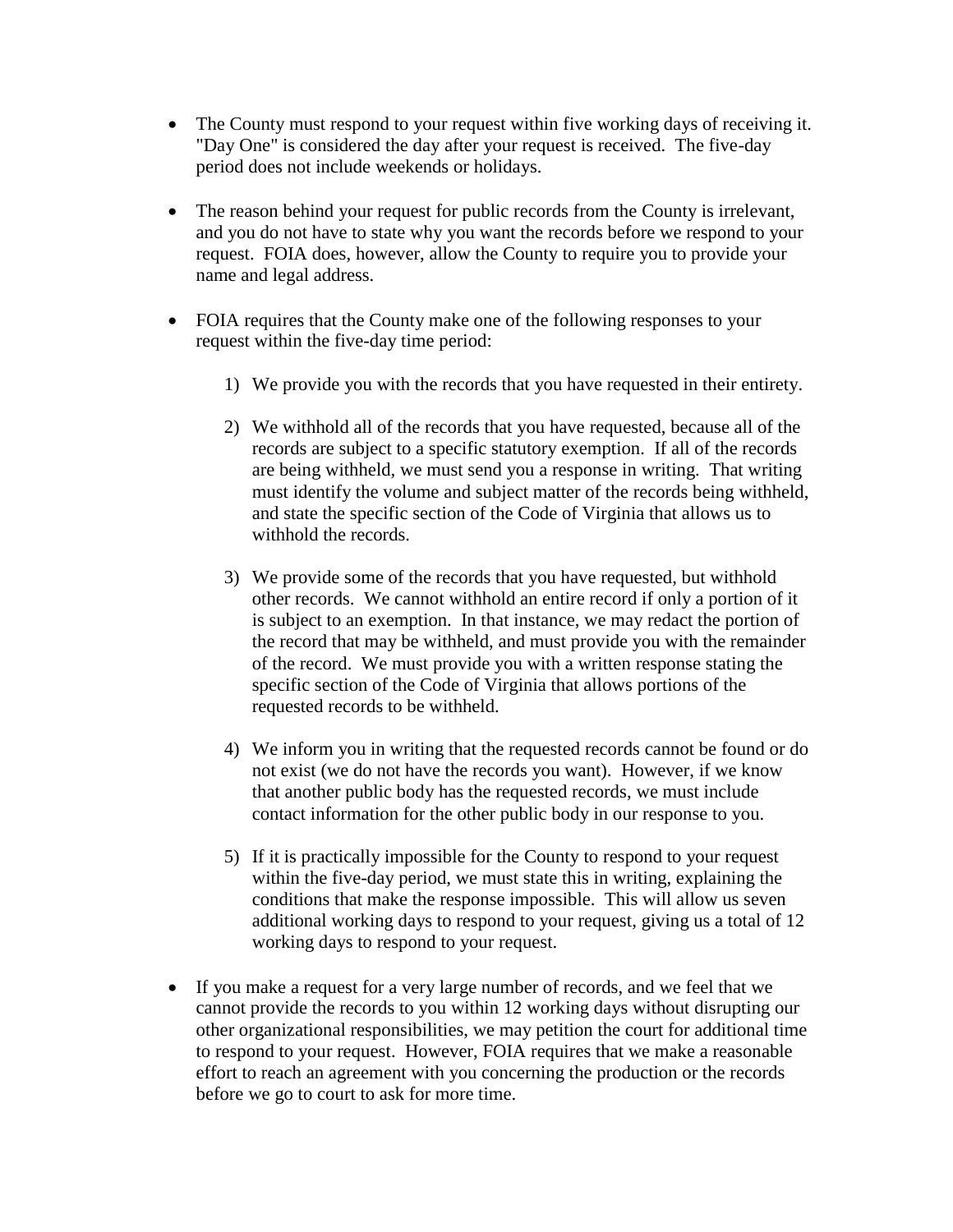#### **Costs**

- A public body may make reasonable charges not to exceed its actual cost incurred in accessing, duplicating, supplying, or searching for the requested records. No public body shall impose any extraneous, intermediary, or surplus fees or expenses to recoup the general costs associated with creating or maintaining records or transacting the general business of the public body. Any duplicating fee charged by a public body shall not exceed the actual cost of duplication. All charges for the supplying of requested records shall be estimated in advance at the request of the citizen as set forth in subsection F of § 2.2-3704 of the Code of Virginia.
- You may have to pay for the records that you request from the County. FOIA allows us to charge for the actual costs of responding to FOIA requests. This would include items like staff time spent searching for the requested records, copying costs, or any other costs directly related to supplying the requested records. It cannot include general overhead costs.
- If we estimate that it will cost more than \$200 to respond to your request, we may require you to pay a deposit, not to exceed the amount of the estimate, before proceeding with your request. The five days that we have to respond to your request does not include the time between when we ask for a deposit and when you respond.
- You may request that we estimate in advance the charges for supplying the records that you have requested. This will allow you to know about any costs upfront, or give you the opportunity to modify your request in an attempt to lower the estimated costs.
- If you owe us money from a previous FOIA request that has remained unpaid for more than 30 days, the County may require payment of the past-due bill before it will respond to your new FOIA request.

### **Types of records**

The following is a general description of some of the types of records held by the County:

- Records of contracts which the County has entered into
- Minutes of public meetings
- General correspondence
- Accounting and purchasing records